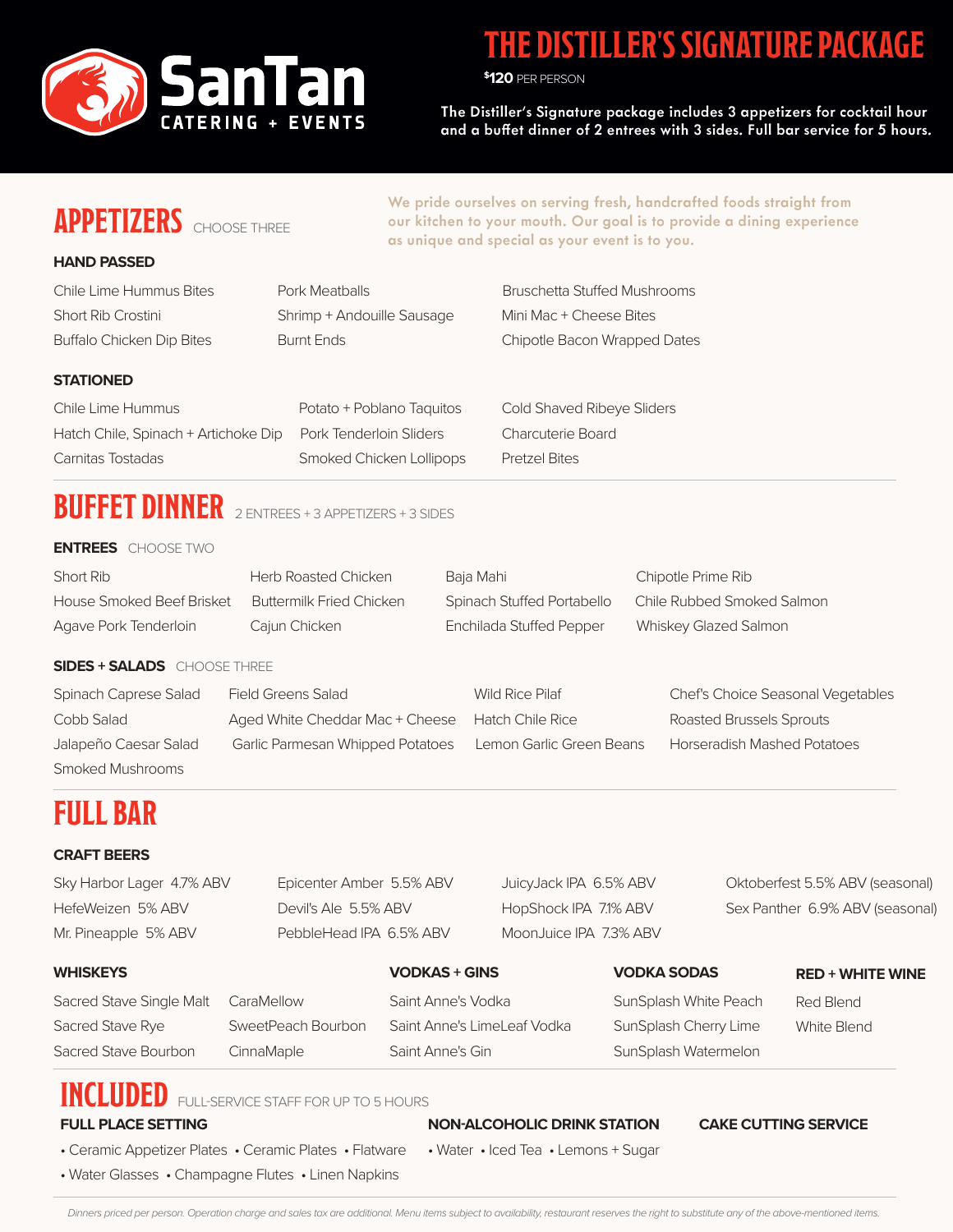

### **THE BREWER'S PACKAGE**

**\$ 100** PER PERSON

The Brewer's Package includes the Taco + Nacho Buffet or the BBQ Slider Bar and 5 hours of Full Bar Service.

### **TACO + NACHO BUFFET**

**PROTEINS** CHOOSE THREE

Pork Carnitas Shredded Chicken Beef Short Rib Blackened Cod our kitchen to your mouth. Our goal is to provide a dining experience as unique and special as your event is to you.

We pride ourselves on serving fresh, handcrafted foods straight from

Grilled Fajita Vegetables

#### **INCLUDED**

House-made Tortilla Chips, Soft Flour Tortillas, Beer Cheese, Black Beans, Fire Roasted Tomato Salsa, Guacamole, Sour Cream, Cotija Cheese, Pico de Gallo, Shredded Lettuce, Onion Cilantro Mix, Pickled Jalapeño

### **BBQ SLIDER BAR**

#### **APPETIZERS** CHOOSE TWO

| Buffalo Chicken Dip +<br><b>Tortilla Chips</b> | French Onion Dip +<br>Potato Chips | Hummus + Vegetables     |
|------------------------------------------------|------------------------------------|-------------------------|
| <b>PROTEINS</b> CHOOSE THREE                   |                                    |                         |
| Pulled BBQ Chicken                             | Smoked Brisket                     | Spicy Black Bean Burger |
| Smoked Pork                                    | Beef Burger Patty                  | Portobello Mushroom     |
|                                                |                                    |                         |
| <b>SIDES</b> CHOOSE TWO                        |                                    |                         |
| Jalapeño Caesar Salad                          | <b>Bacon Potato Salad</b>          | Chef's Mac + Cheese     |

Field Greens Salad

### **FULL BAR**

#### **CRAFT BEERS**

| Sky Harbor Lager 4.7% ABV | Epicenter Amber 5.5% ABV | JuicyJack IPA 6.5% ABV | Oktoberfest 5.5% ABV (seasonal) |
|---------------------------|--------------------------|------------------------|---------------------------------|
| HefeWeizen 5% ABV         | Devil's Ale 5.5% ABV     | HopShock IPA 7.1% ABV  | Sex Panther 6.9% ABV (seasonal) |
| Mr. Pineapple 5% ABV      | PebbleHead IPA 6.5% ABV  | MoonJuice IPA 7.3% ABV |                                 |

#### Red Blend White Blend **RED + WHITE WINE** Sacred Stave Single Malt CaraMellow Saint Anne's Vodka SunSplash White Peach Sacred Stave Rye SweetPeach Bourbon Saint Anne's LimeLeaf Vodka SunSplash Cherry Lime Sacred Stave Bourbon CinnaMaple Saint Anne's Gin SunSplash Watermelon **WHISKEYS VODKAS + GINS VODKA SODAS**

### **INCLUDED** FULL-SERVICE STAFF FOR UP TO 5 HOURS

#### **FULL PLACE SETTING**

#### **NON-ALCOHOLIC DRINK STATION CAKE CUTTING SERVICE**

- Ceramic Appetizer Plates Ceramic Plates Flatware
- Water Glasses Champagne Flutes Linen Napkins

• Water • Iced Tea • Lemons + Sugar

Dinners priced per person. Operation charge and sales tax are additional. Menu items subject to availability, restaurant reserves the right to substitute any of the above-mentioned items.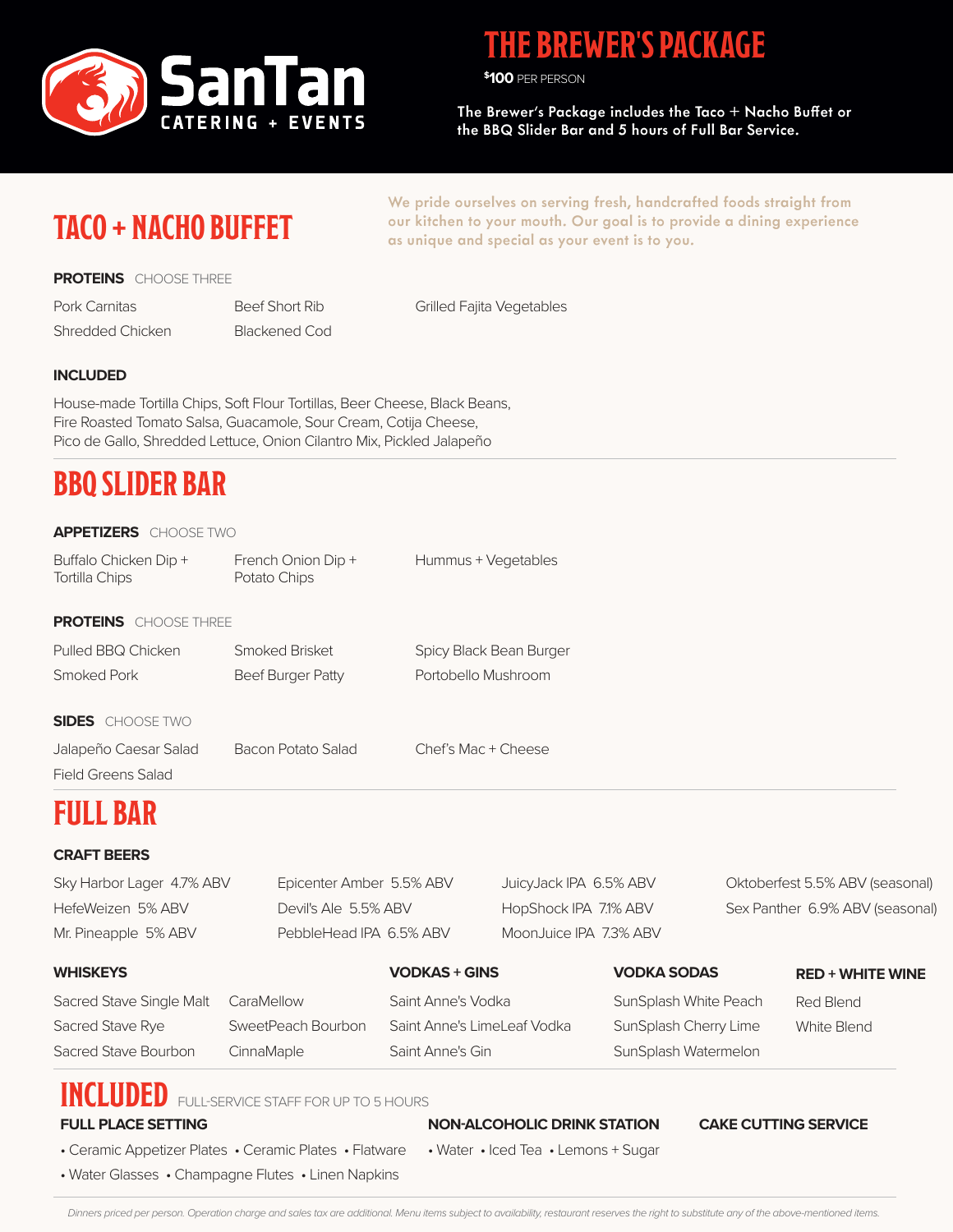

# **UPGRADES + LATE NIGHT SNACKS**

### **UPGRADES**

- Late Night Snacks (see menu for options and pricing)
- Prime Rib Carving Station | \$500
- Pretzel Board | \$75
- Decadent Cheese + Chartuterie Board | \$8/per person
- Vegetable Crudité Platter | \$3/per person
- Plated Dinner Experience | \$10/per person
- Create Your Own Wedding Beer | \$2000
- Additional Hour | \$500/hour + Beverage Package
- Ask about customizable Wedding Favors!

### **SNACKS** CHOOSE 2 | \$9 PER PERSON

**BUFFALO WINGS** Served with Blue Cheese or Ranch

**CHIP + DIP TRIO** Tortilla Chips, SunSpot Beer Cheese, Guacamole, Fire Roasted Salsa

**PRETZEL BITES** Salt, SunSpot Beer Cheese, Epicenter Amber Beer Mustard

**HATCH CHILE, SPINACH + ARTICHOKE DIP** Served with Tortilla Chips

**CILANTRO LIME HUMMUS**  Classic Beer Bread, Tortilla Chips, Carrots, Celery, Cucumbers



**PIZZA** 18" PIE CUT INTO SQUARES | \$25 PER PIE

**CHEESE** marinara | three cheese blend

**MARGHERITA** garlic infused oil | three cheese blend | basil | tomatoes | fresh mozzarella

**BROOKLYN PEPPERONI** marinara | three cheese blend | pepperoni

**WINDY CITY** marinara | three cheese blend | italian sausage | fresh mushrooms

**BUFFALO CHICKEN DIP ONION DIP + PUB CHIPS**

**MINI CHEESE QUESADILLAS**

**MAC + CHEESE BITES**







# **DESSERTS**

Assorted Dessert Bars | \$4/each Assorted Mini Pies | \$5/each Assorted Colossal Cookies | \$4/each